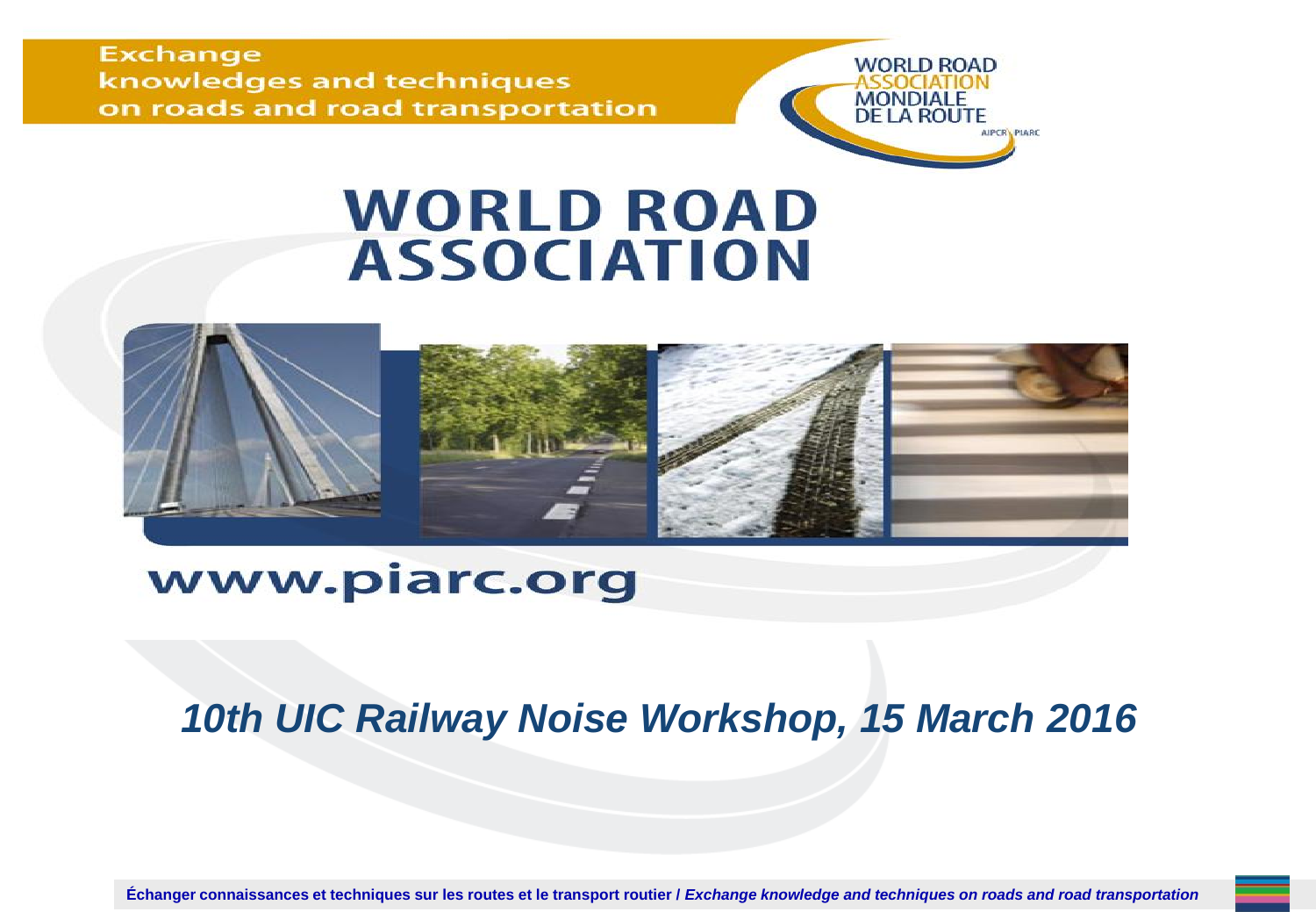

## *What is PIARC?*

- Non-political, non-profit association established in 1909
- Aim: promote international cooperation on issues related to roads and road transport
- **Members:**
	- Principally 121 national member governments (Nov 2015)
	- Regional authorities, collective members, and individual members
- With its broad membership and geographic diversity, the vision of the World Road Association is to become:

*"The world leader in the exchange of knowledge on roads and road transport policy and practices within the context of integrated, sustainable transport."*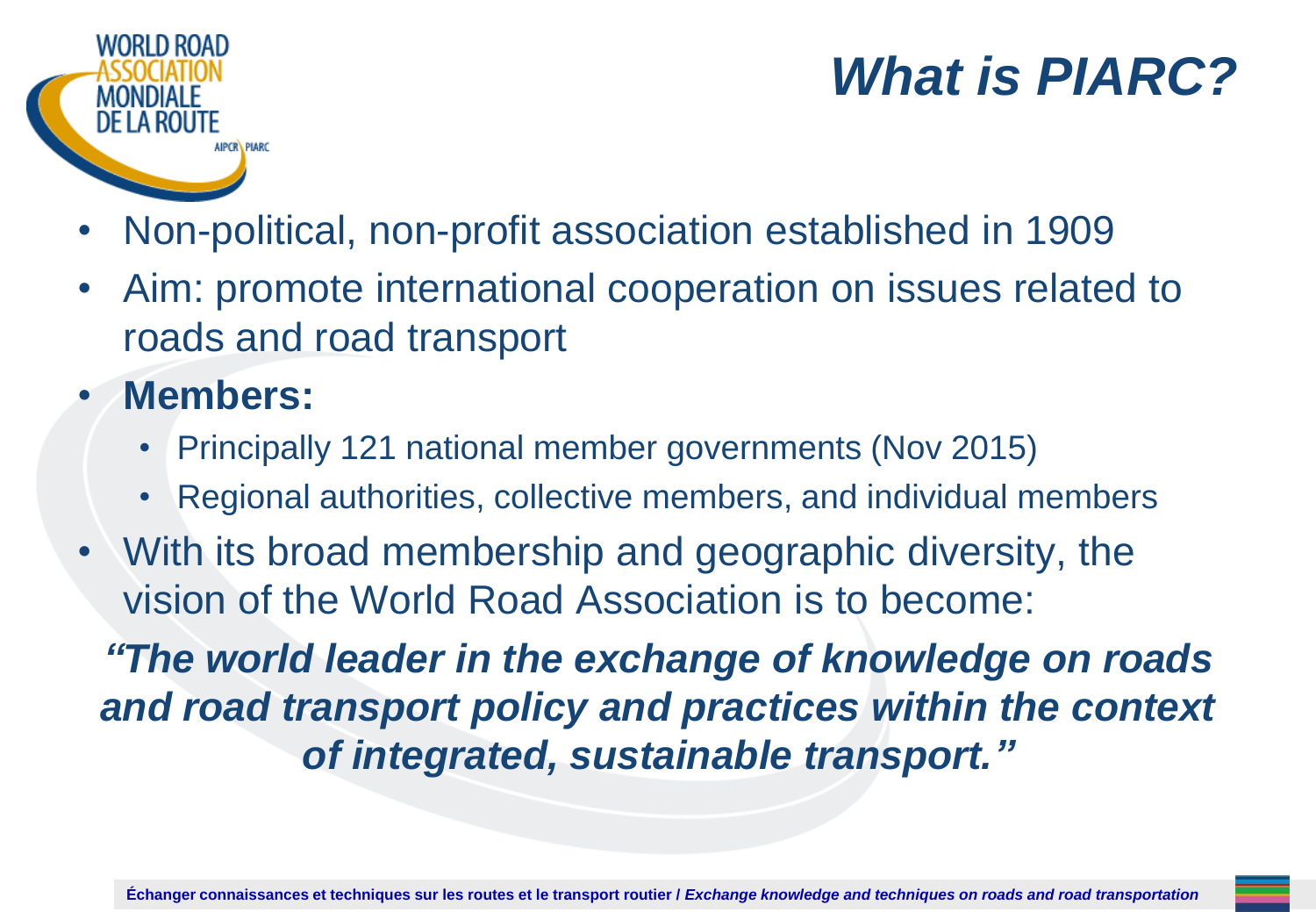

# *PIARC outputs (1/2)*



- **Technical committee reports**
	- 51 reports in 2012 2015
	- Available free of charge
- **International seminars**
	- 26 seminars and 7 workshops in 2012-2015
- The **Winter Road and World Road congresses**
	- Andorra 2014
	- Seoul 2015 (>2 600 participants)
- *Routes/Roads* magazine (bilingual quarterly)



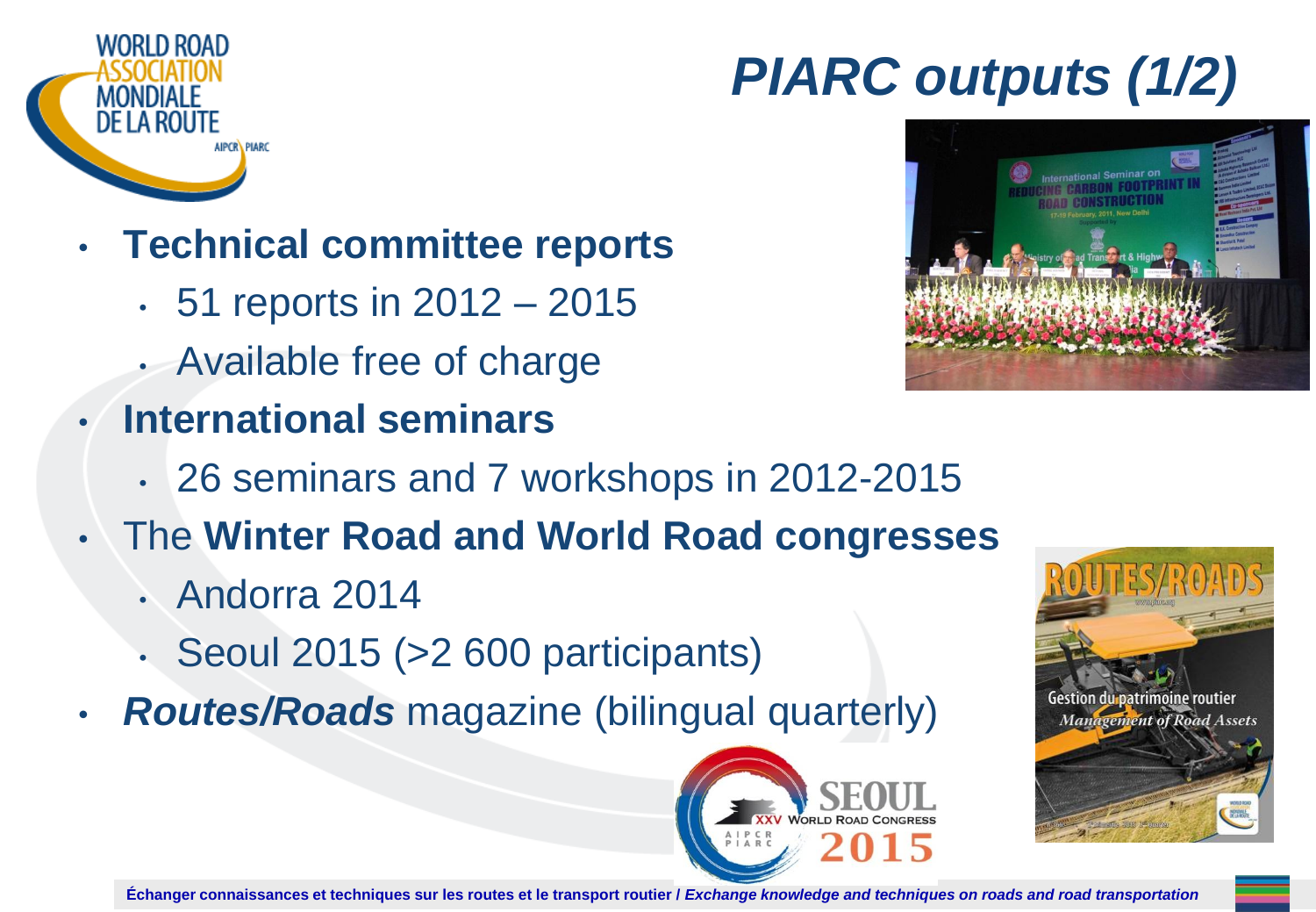

# *PIARC outputs (2/2)*

- **Flagship products**
	- Road safety web-manual
	- RNO and ITS web-handbook
	- Road Tunnels web-manual
	- Snow and Ice databook
	- …
- **Online Terminology Database**
- **Software**
	- HDM-4 (road project appraisal)
	- DG-QRAM (dangerous goods in tunnels)

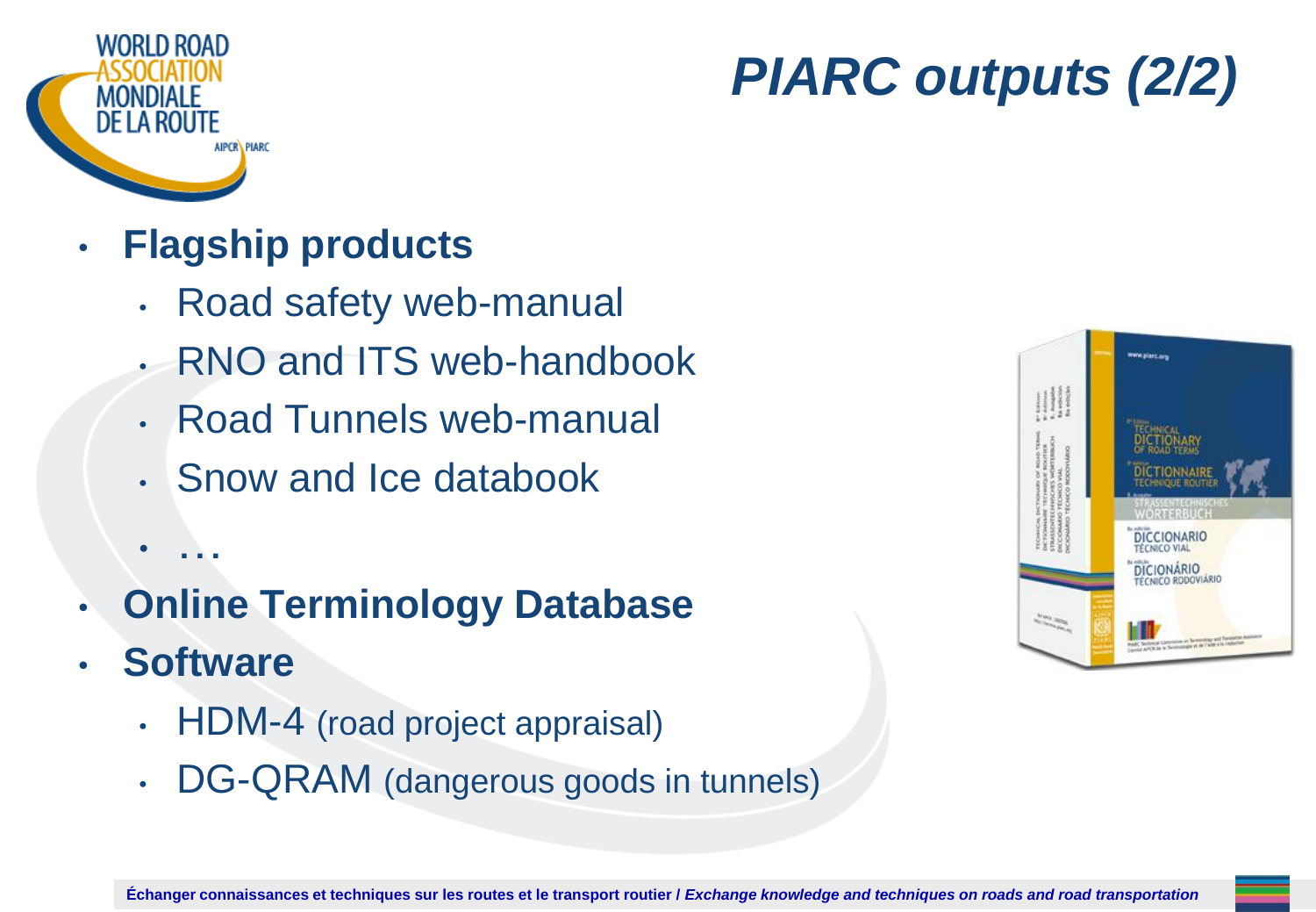### *Monitoring of environmental impacts of*  DE LA ROUTE *roads report* **AIPCRA PIARC**

### **« Monitoring of environmental impacts of roads » Date:** 2012 Author(s) Technical Committee A.1 - Preserving the environment **Puts noise issues in context**

- *Current practice of monitoring is presented for the different environmental fields: air, noise, water, biodiversity, etc. and is considered at the different phases of a project phase: planning, construction, operation*
- *Case studies illustrate best practice and show how monitoring can be a useful tool for the design and operation of a road infrastructure as well as for the mitigation of negative impacts on the environment*
- *Presents a series of environmental indicators currently in use at national and international levels and makes recommendations for effective monitoring*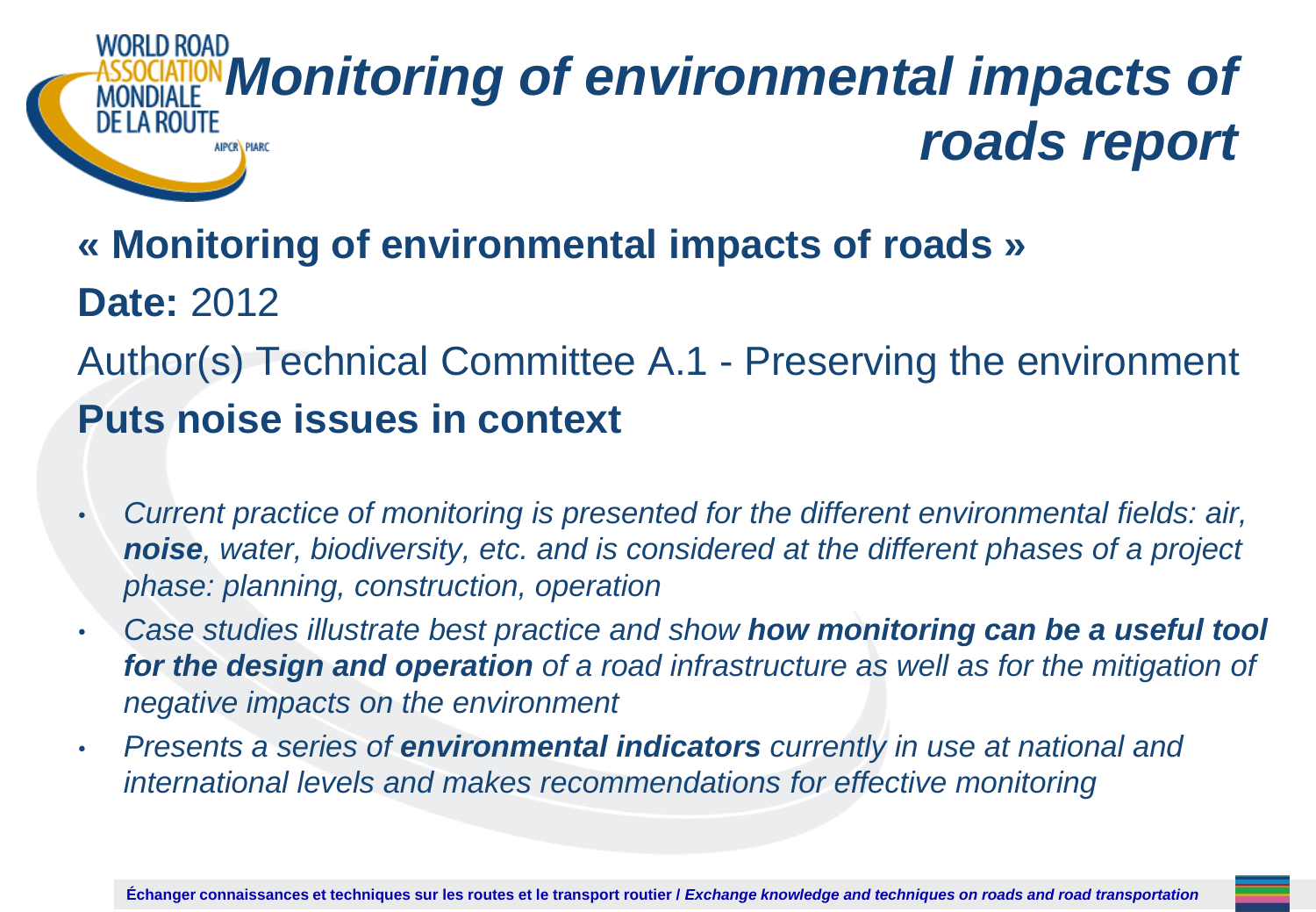

# *Quiet pavement technologies report*

### **« Quiet pavement technologies »**

Date: 2013

Author(s) Technical Committee D.2 Road Pavements

### **Comprehensive approach**

- PIARC analysis in 2010 answers from twelve countries
- **Literature review**
- *This report describes the main mechanisms involved in the production of noise in the interaction between the tyre and the pavement and the tools to evaluate the noise performance of the pavement surfaces*
- *The report provides then information about different types of quiet surfaces*
- *National and multi-national quiet pavement initiatives are described*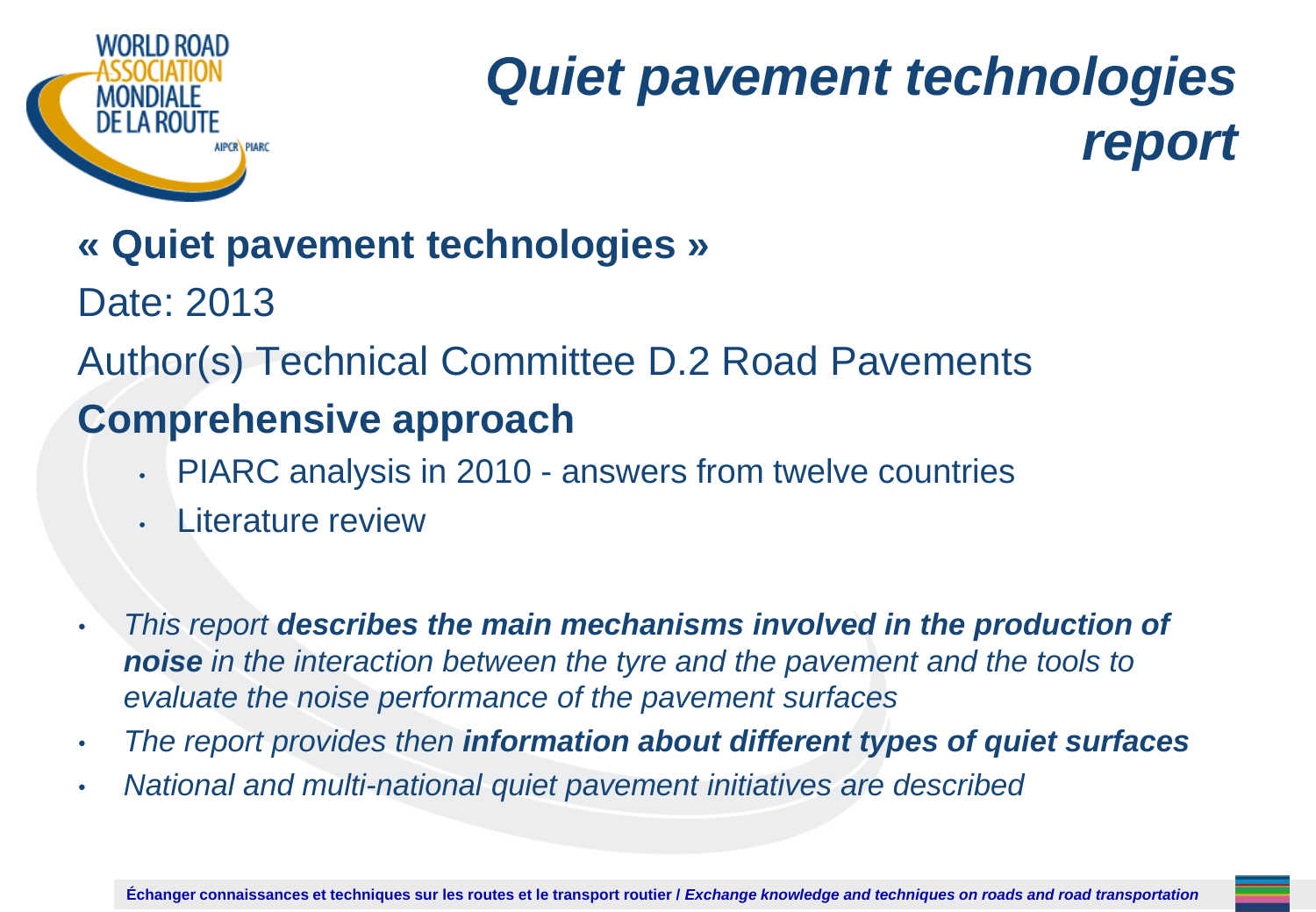

# *A significant health issue*

- WHO 2011: At least 1 million healthy life years are lost every year due to traffic related noise in the Western part of Europe
- **Road traffic** is the main source of environmental noise
- Road traffic noise pollution mostly shows **an increasing trend**, due to growing urbanisation, increasing demand for motorized transport and inefficient urban land planning





#### *People exposure to transport noise*

*Note. agglomeration > 250.000 inhabitants in EU-27: people affected (left) and people living in "hot spots" (right) (source : EEA report n*°*3/2009)*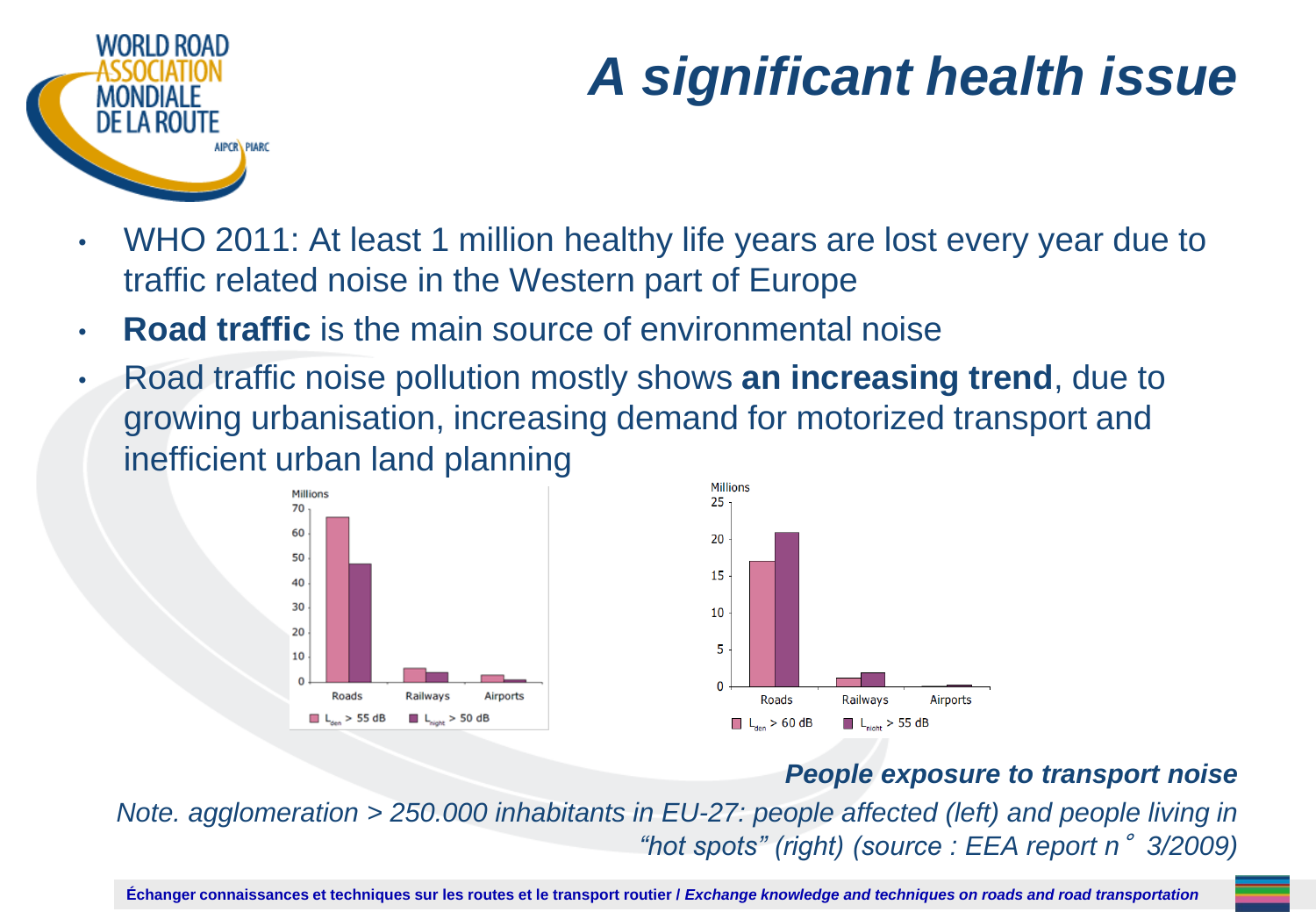

## *Several approaches*

- **Noise pollution is influenced by several factors:**
	- Traffic density, vehicle speed, heavy vehicles, highway quality and configuration…
	- Atmospheric conditions, proximity to houses, topography…
- **"integrated planning" approach**: preventing noise pollution problems by an integrated planning approach to transportation and land use
- **Source orientated actions** are preferable because their effect is wider and not limited to restricted areas
	- They are also often recognised as more cost-effective
	- Examples: low noise pavements, anti-noise screens, berms, traffic management such as speed limit or optimised crossroads, improvement of façade insulation, etc.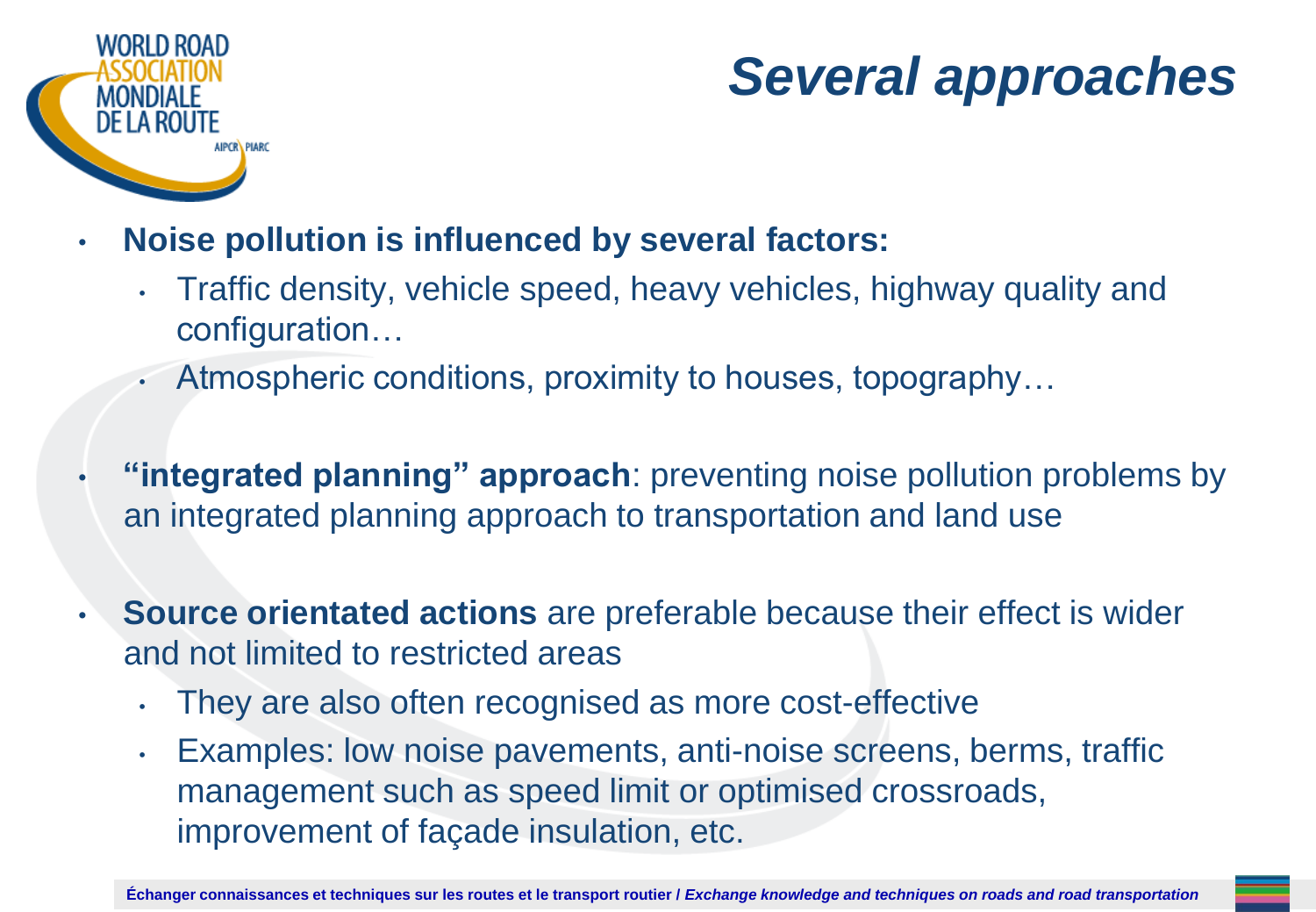

# *Optimisation of the vehicle-tyre-pavement system*

- **Power unit noise, tyre/road noise and overall noise vs. speed**
- Numerous mechanisms at play:
	- *Mechanical Vibrations*
	- *Air Vibrations*
	- *"Stick-Slip" Effect*
	- *"Stick-Snap" Effect*
	- *Acoustical Horn*
	- *Helmholtz Resonance*
	- *Etc.*
- **Vehicles:** are designed to comply with regional and national regulations regarding type approval - which include maximum noise levels
- **Tyres:** type approval testing of tyres with regard to rolling noise emission in the EU



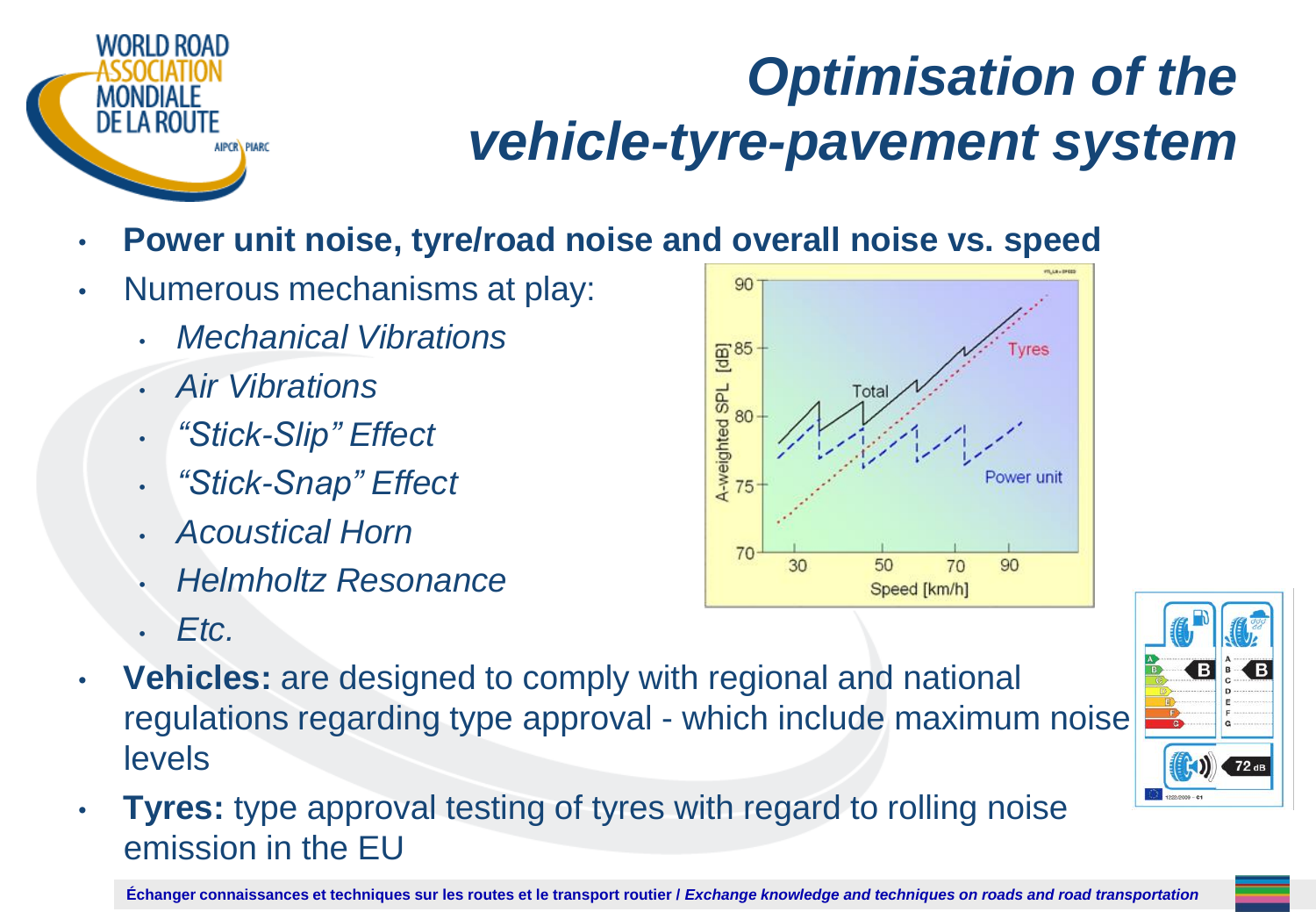

## *Road surfaces*

- **Low noise road surfaces are a cost-effective measure**
	- Authorities have been supporting their development for many years
	- There are a number of national/international projects and research programs
- **A few basic rules for designing a silent road surface have been identified:**
	- Sufficiently deep macrotexture
	- Or a porosity made of pores connected to the surface and to one another
	- Macrotexture should be fine and homogeneous
	- $\cdot$  Etc.
- **Numerous pavement solutions are available**
	- **Most are proprietary**
	- The 2013 report analyses them in terms of effectiveness, durability...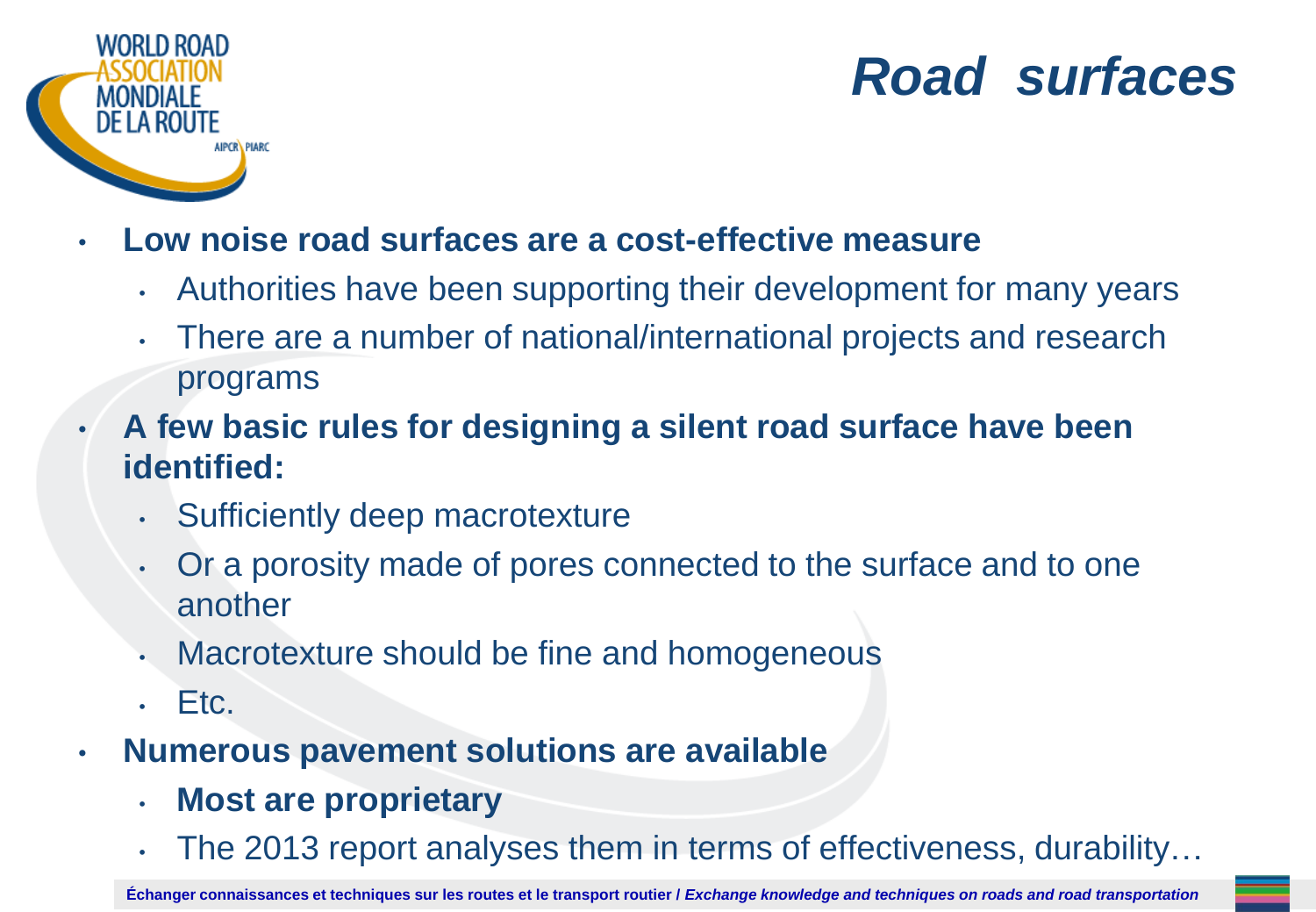

## *2013 report conclusions*



- **1. Cost is an issue**
- **2. Low noise road surfaces age fast**

- 3. Urgent need for **standardisation of assessment methods** for road surface noise efficiency - acoustic labelling
- **4. Include truck tyre noise** in mitigation research
- 5. Work on **better acceptability and performance of porous asphalt pavements**, in particular in terms of cleaning, winter maintenance, within a recycling system
- **6. Comprehensive approach**: Integrate in future projects the combination of noise, air pollution, road safety, and other issues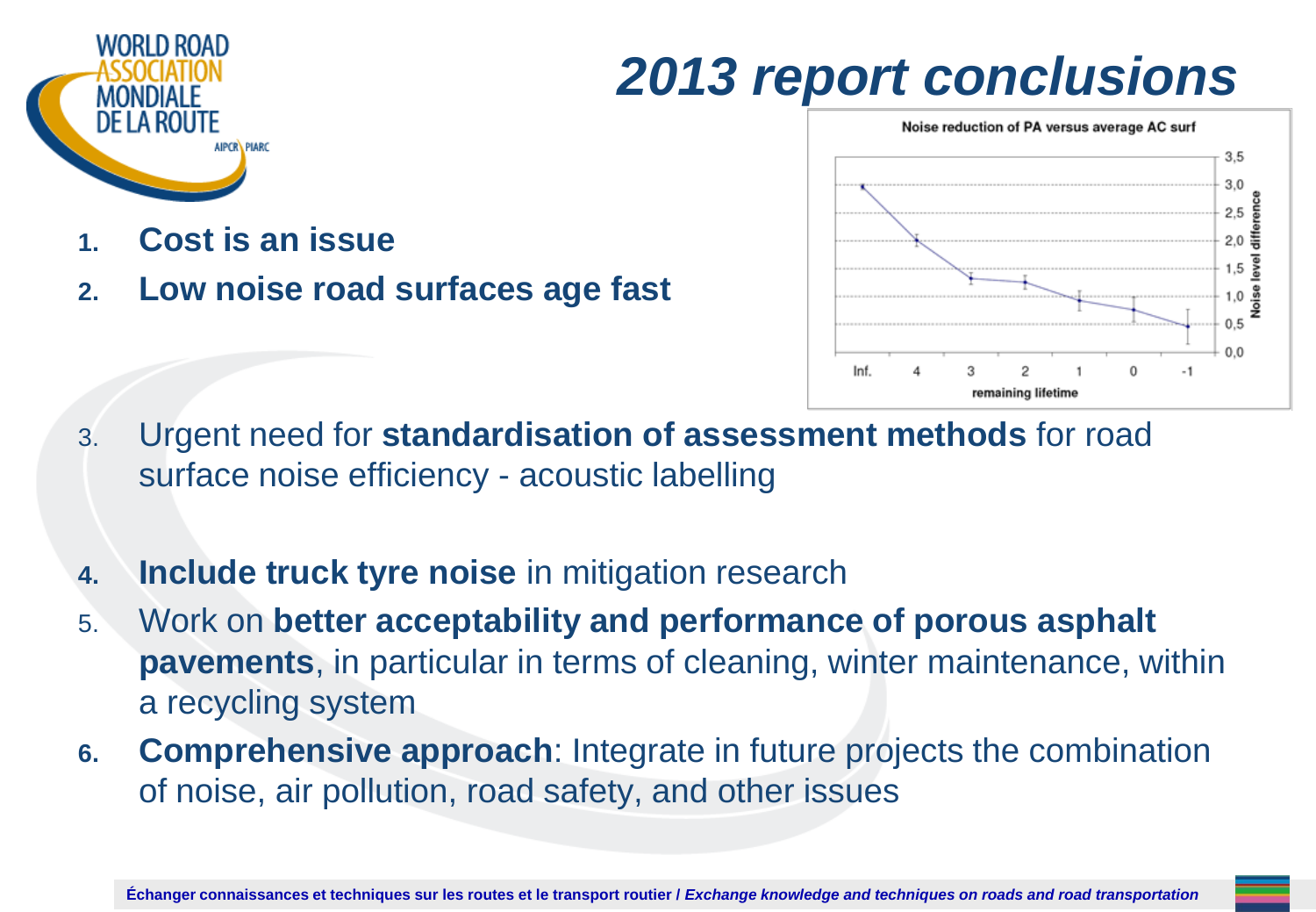

## *2016–2019 Strategic Plan Technical committees & TFs*

| A. Management<br>and finance                                                                         | <b>B. Access</b><br>and mobility                                                                                                  | <b>C. Safety</b>                                                                 | <b>D. Infrastructure</b>                                                                                       | <b>E. CC-Environment</b><br>- Disaster                                                           |
|------------------------------------------------------------------------------------------------------|-----------------------------------------------------------------------------------------------------------------------------------|----------------------------------------------------------------------------------|----------------------------------------------------------------------------------------------------------------|--------------------------------------------------------------------------------------------------|
| <b>A.1 Performance</b><br>of transport<br>administrations<br>A.2 Road                                | <b>B.1 Road</b><br><b>Network</b><br><b>Operations /</b><br><b>ITS</b>                                                            | <b>C.1 National</b><br>road safety<br>policies and<br>programs                   | <b>D.1 Asset</b><br>management<br><b>D.2 Pavements</b>                                                         | <b>E.1 Adaptation</b><br>strategies /<br><b>Resiliency</b><br><b>E.2 Environment</b>             |
| transport system<br>economics and<br>social<br>development<br>A.3 Risk<br>management                 | <b>B.2 Winter</b><br><b>services</b><br><b>B.3</b><br><b>Sustainable</b><br>multimodality<br>in urban areas<br><b>B.4 Freight</b> | <b>C.2 Design</b><br>and<br>operations of<br>safer road<br><i>infrastructure</i> | <b>D.3 Bridges</b><br><b>D.4 Rural roads</b><br>and earthworks<br><b>D.5 Road tunnels</b><br><b>operations</b> | considerations in<br>road projects and<br><b>operations</b><br><b>E.3 Disaster</b><br>management |
| <b>Innovative financing</b><br><b>Coordinating</b><br><b>National and</b><br><b>Subnational adm.</b> | Road design &<br><b>infrastructure</b><br>for innovative<br>solution                                                              | <b>Infrastructure</b><br>security                                                |                                                                                                                |                                                                                                  |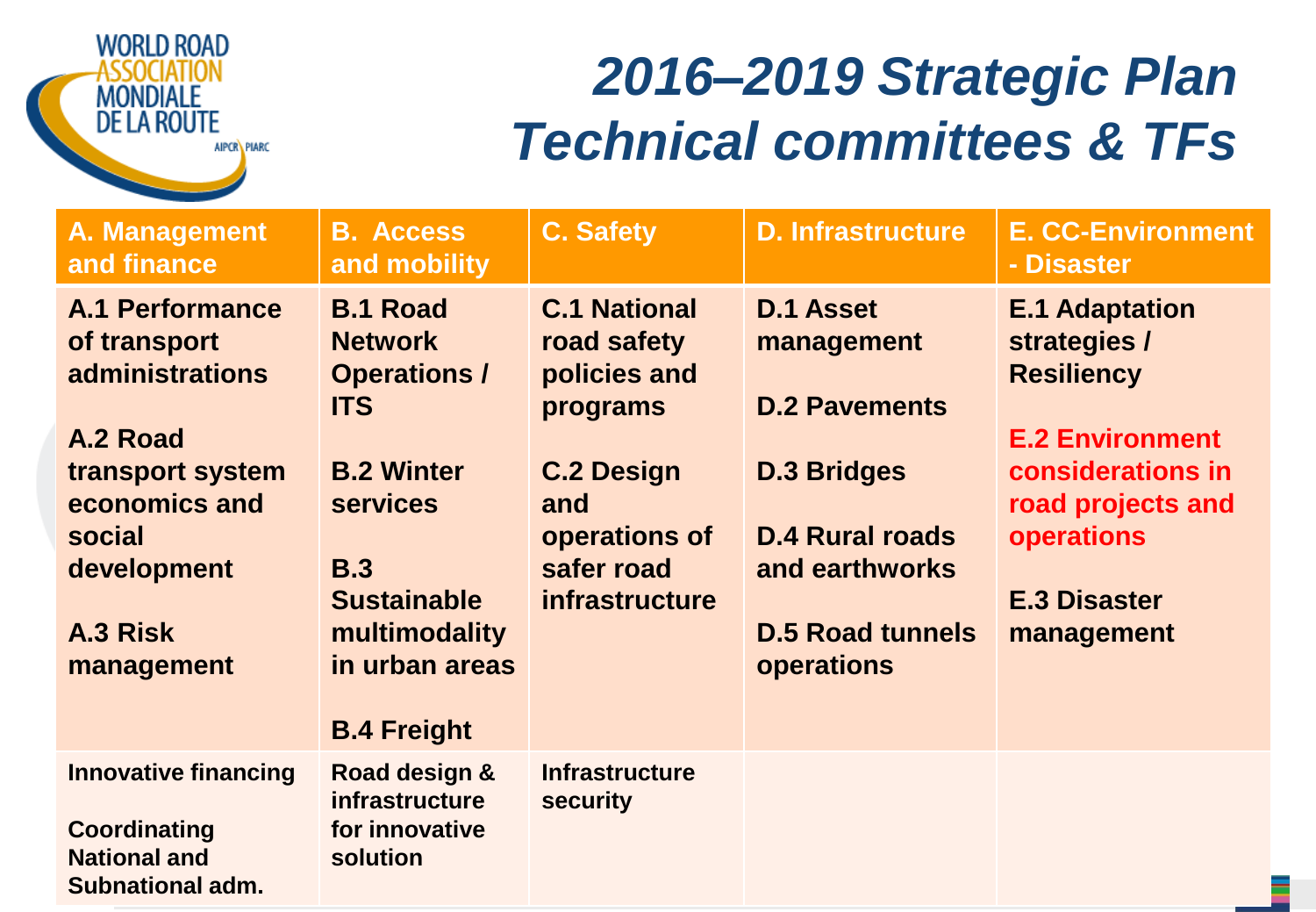

# *Environment Considerations in Road Projects and Operations*

- Technical committee E.2
- **Chair: Helen Murphy (Australia)**
- **Issue E.3.2: Noise mitigation**
- *Evaluate and document traffic noise impacts; examination of potential mitigation measures; reasonable and feasible noise mitigation measures, including regulations and guidance setting noise levels*
- **Outputs expected through 2016 - 2019**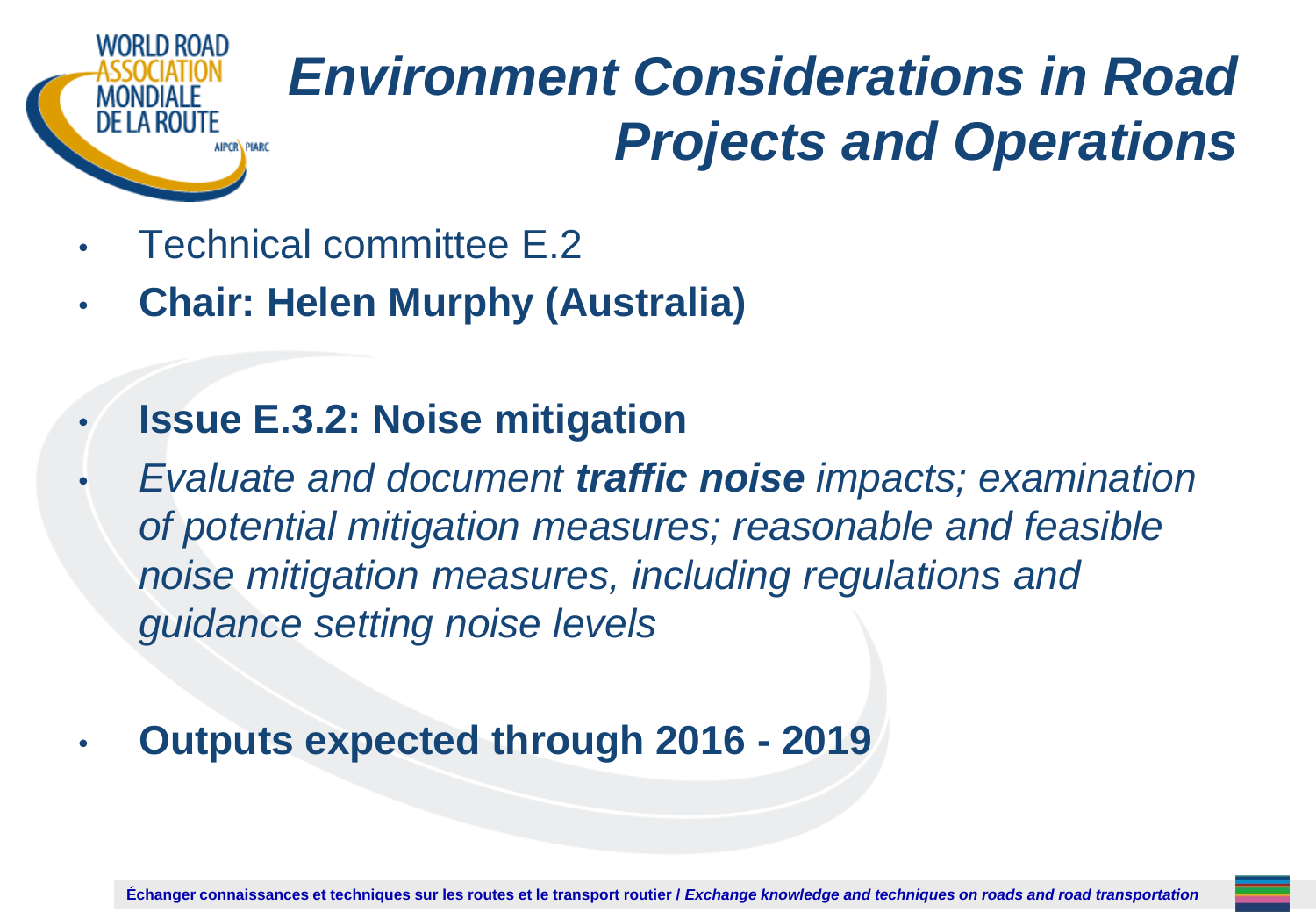

## *Next PIARC congresses*

### • **15th International Winter Congress**

- Gdansk, Poland
- 20 23 February 2018

### • **26th World Road Congress**

- Abu Dhabi, United Arab Emirates
- 6 10 October 2019